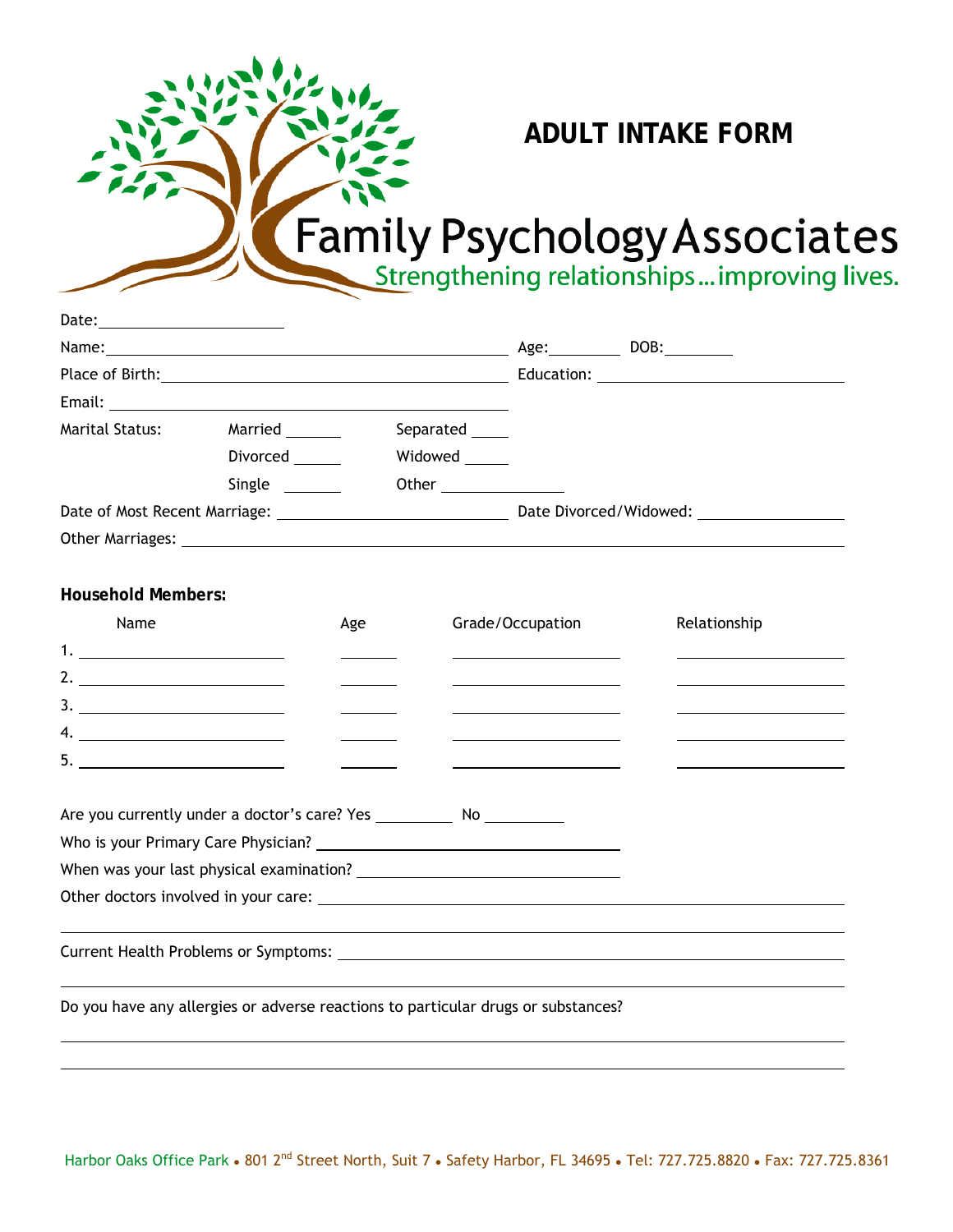

## **ADULT INTAKE FORM**

Medications you are currently using and why:

 $\overline{a}$ 

| Medication                                         | Dosage | <b>Doctor Prescribing</b>                                                                                                                                                                                                                                                                                             | Reason Prescribed |  |  |
|----------------------------------------------------|--------|-----------------------------------------------------------------------------------------------------------------------------------------------------------------------------------------------------------------------------------------------------------------------------------------------------------------------|-------------------|--|--|
| <u> 1989 - Johann Barn, amerikansk politiker (</u> |        | <u> 1989 - Johann Barn, mars ann an t-Amhair ann an t-Amhair an t-Amhair ann an t-Amhair an t-Amhair ann an t-A</u>                                                                                                                                                                                                   |                   |  |  |
|                                                    |        |                                                                                                                                                                                                                                                                                                                       |                   |  |  |
|                                                    |        |                                                                                                                                                                                                                                                                                                                       |                   |  |  |
|                                                    |        | Would you like your physician to be contacted by us or receive a copy of your treatment plan? Yes _____ No ___<br>If so, please supply the physician's name, phone number, and/or fax number: _________________________________                                                                                       |                   |  |  |
|                                                    |        |                                                                                                                                                                                                                                                                                                                       |                   |  |  |
|                                                    |        | Do you have any past history of problems related to alcohol or drug use? If so, please describe: ____________                                                                                                                                                                                                         |                   |  |  |
|                                                    |        | Have you been seen previously by a Psychologist, Psychiatrist or other Mental Health Professional? Yes No                                                                                                                                                                                                             |                   |  |  |
|                                                    |        |                                                                                                                                                                                                                                                                                                                       |                   |  |  |
|                                                    |        | When? $\frac{1}{2}$ $\frac{1}{2}$ $\frac{1}{2}$ $\frac{1}{2}$ $\frac{1}{2}$ $\frac{1}{2}$ $\frac{1}{2}$ $\frac{1}{2}$ $\frac{1}{2}$ $\frac{1}{2}$ $\frac{1}{2}$ $\frac{1}{2}$ $\frac{1}{2}$ $\frac{1}{2}$ $\frac{1}{2}$ $\frac{1}{2}$ $\frac{1}{2}$ $\frac{1}{2}$ $\frac{1}{2}$ $\frac{1}{2}$ $\frac{1}{2}$ $\frac{1$ |                   |  |  |
|                                                    |        |                                                                                                                                                                                                                                                                                                                       |                   |  |  |
|                                                    |        |                                                                                                                                                                                                                                                                                                                       |                   |  |  |
|                                                    |        | Have you ever been hospitalized for treatment of emotional or substance abuse problems? Yes ______ No _____                                                                                                                                                                                                           |                   |  |  |
|                                                    |        |                                                                                                                                                                                                                                                                                                                       |                   |  |  |
| Do you have a past history of:                     |        |                                                                                                                                                                                                                                                                                                                       |                   |  |  |
|                                                    |        |                                                                                                                                                                                                                                                                                                                       |                   |  |  |
|                                                    |        |                                                                                                                                                                                                                                                                                                                       |                   |  |  |